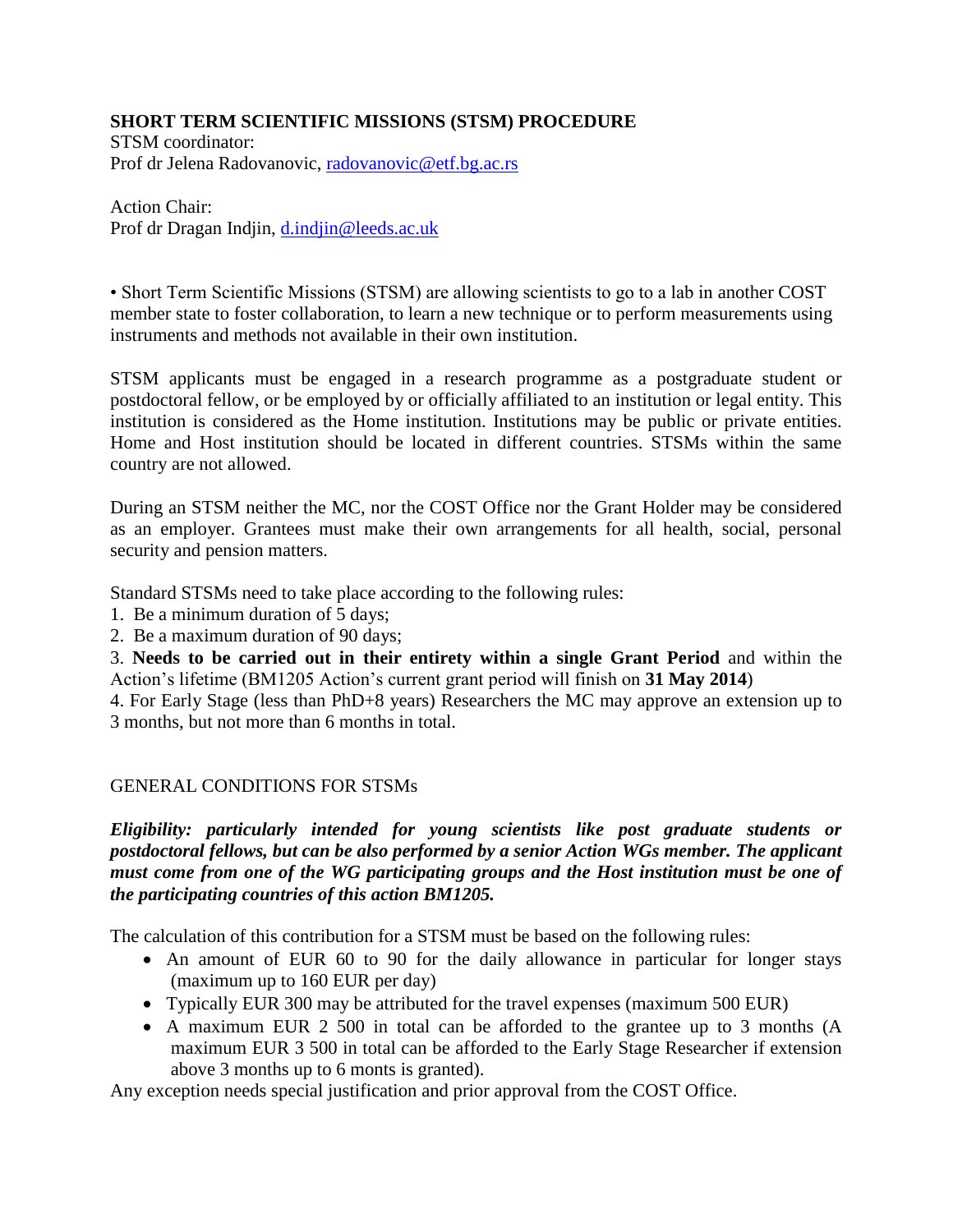# **PROCEDURE**

# **1. Before the STSM**

In order to receive a STSM grant, the applicant must:

- Obtain the written agreement of the Host institution, before submitting an application (Template 1);
- Complete the online application form<https://e-services.cost.eu/w3/index.php?id=91> (our COST action number is **BM1205**)
- Send the completed file as e-mail attachment together with the necessary supporting documents (CV - 1 or 2 pages, work plan  $-$  2 pages, list of relevant publications  $-$  1 page, motivation letter, letter of support from the home institution etc.) to the STSM coordinator (cc to the MC Chair) and to the Host institution. (**single** e-mail with **single** PDF attachment)
- The STSM coordinators will check the files. After consultation with the relevant WG leader and MC Chair, STSM coordinator will makes a proposal to the MC Committee which makes a decision by voting and notifies the applicant and COST Office

### 1.1 **Assessment and Grant Letter – also before the mission**:

- The MC (following the proposal of STSM Coordinator ) will perform the scientific and budgetary assessment of the applications considering the Action objectives and define an acceptable funding level;

- Once approved by the MC the Grant Holder needs to receive the approval and then send a grant letter generated from e-COST to the applicant.

## **2. After the STSM (within 3 weeks after the mission)**

The grantee is required to submit a short scientific report to the STSM coordinator, Host institution (for information) and MC Chair for approval within 20 days after the end date of the STSM containing:

- 1. STSM scientific report (Template 2):
- Purpose of the STSM;
- Description of the work carried out during the STSM;
- Description of the main results obtained;
- Future collaboration with the host institution (if applicable);
- Foreseen publications/articles resulting from the STSM (if applicable);
- 2. STSM outcome form (Template 3)
- Confirmation by the host institution of the successful execution of the STSM;
- Other comments (if any).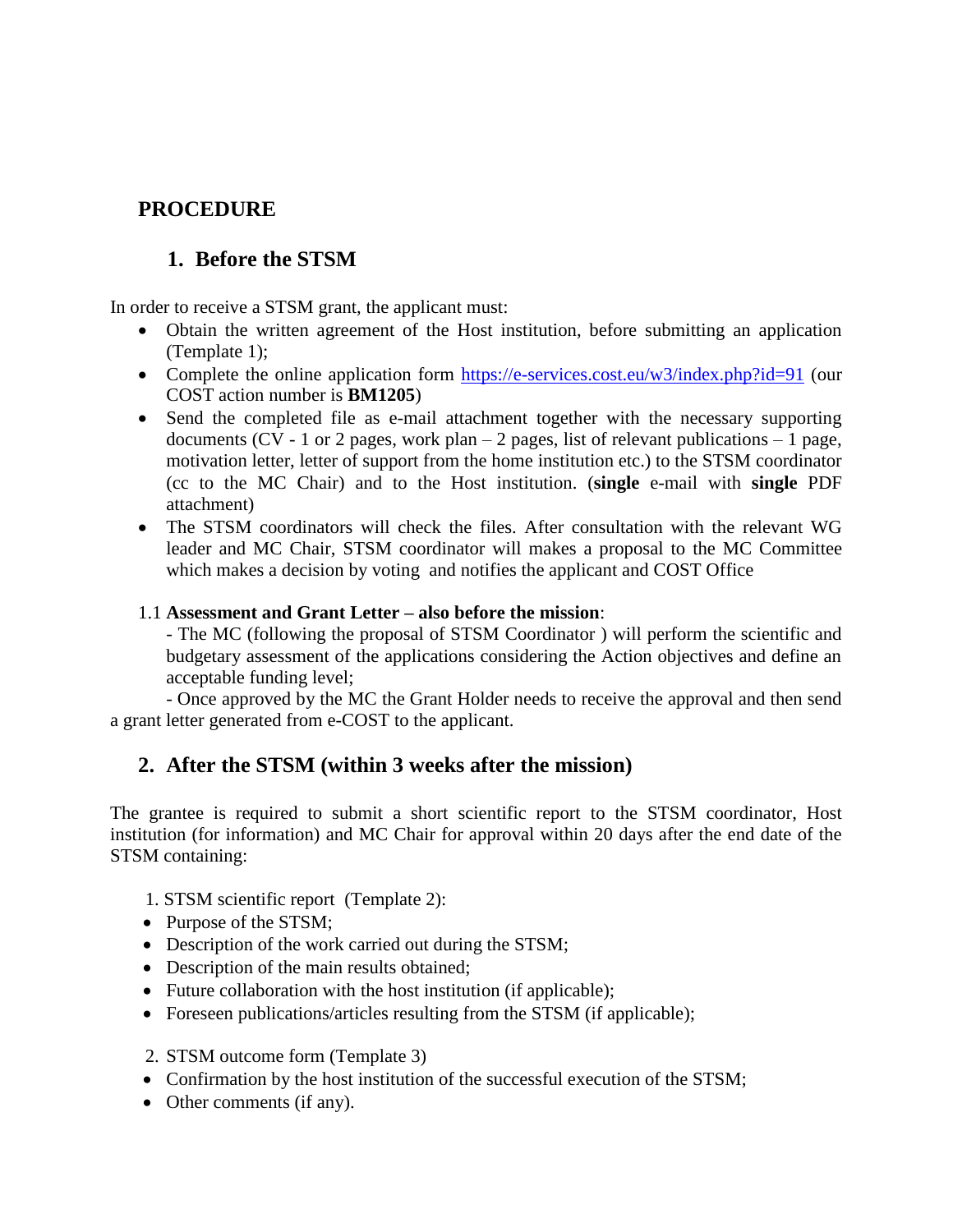Documents are sent electronically as a single e-mail having both STSM scientific report (PDF file) and STSM outcome form (DOC file).

The failure to submit the scientific report **within 20 days** will effectively cancel the grant. The MC Chair and the STSM coordinator is responsible for approving the scientific report and informing the Grant Holder that the STSM has been successfully accomplished. After receipt of the approval by email, the Grant Holder will execute the payment of the grant.

**IMPORTANT**: Publications and conference presentations resulting from a STSM should acknowledge the financial support from COST Action BM1205**.**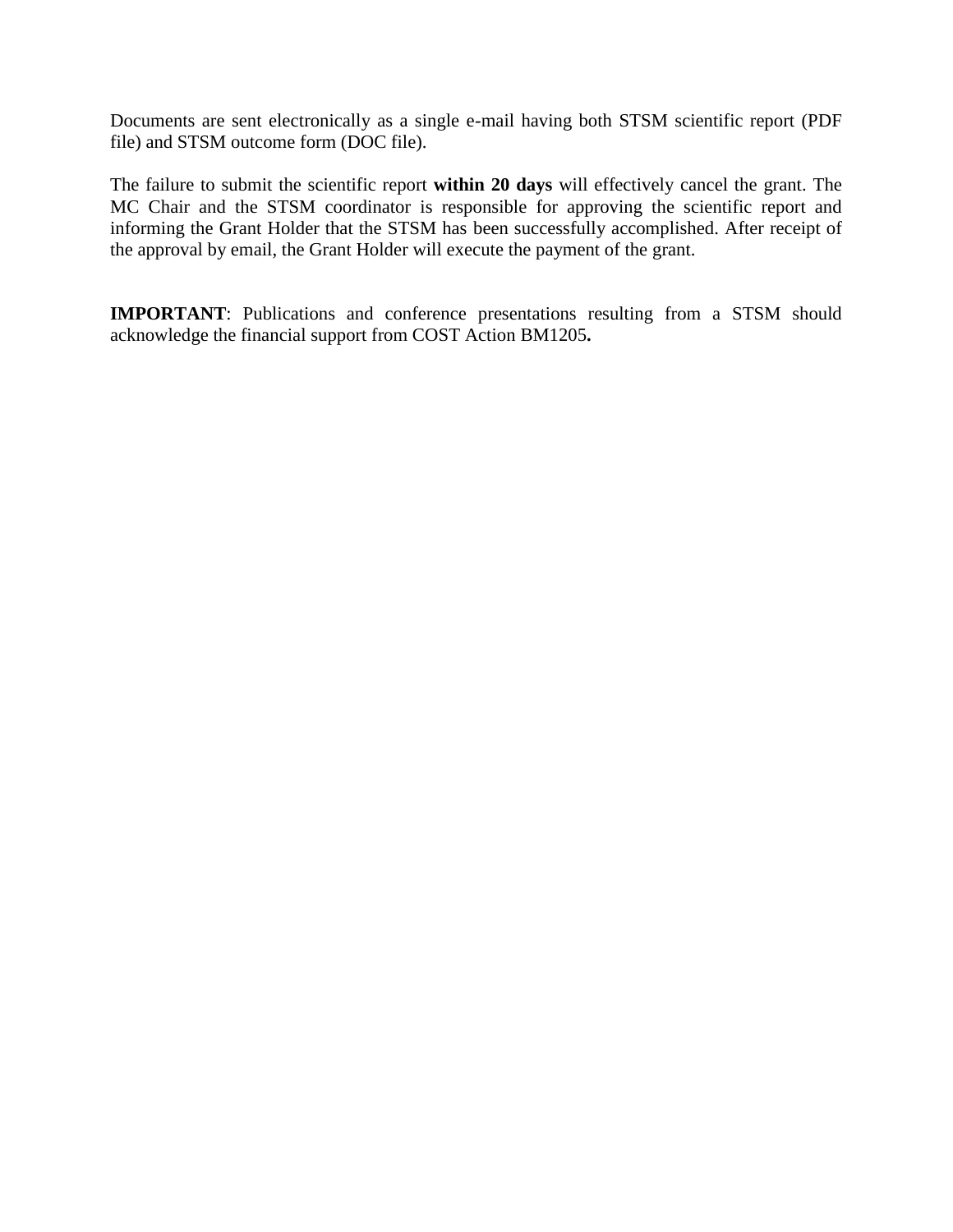### *Template 1*

#### *Use Institutional letterhead*

**Expression of intention to host a Short-Term Scientific Mission**

## **To the Grant Holder of the COST Action BM1205 – European Network for Skin Cancer Detection using Laser Imaging**

Place, date: \_\_\_\_\_\_\_\_\_\_\_\_\_\_\_\_\_\_\_\_\_\_\_\_\_\_\_\_\_

**STSM Applicant (first name and last name):** \_\_\_\_\_\_\_\_\_\_\_\_\_\_\_\_\_\_\_\_\_\_\_\_\_\_\_\_\_\_\_\_\_\_

**Home Institution:** \_\_\_\_\_\_\_\_\_\_\_\_\_\_\_\_\_\_\_\_\_\_\_\_\_\_\_\_\_\_\_\_\_\_\_\_\_\_\_\_\_\_\_\_\_\_\_\_\_\_\_\_\_\_\_\_\_\_

**Host Institution: with a set of the set of the set of the set of the set of the set of the set of the set of the set of the set of the set of the set of the set of the set of the set of the set of the set of the set of** 

I hereby inform that we welcome the visit that Mr/Ms/Dr/Prof \_\_\_\_\_\_\_\_\_\_\_\_\_\_\_\_\_\_\_\_ plans to perform in our lab at \_\_\_\_\_\_\_\_\_\_\_\_\_\_\_\_\_\_\_\_ in \_\_\_\_\_\_\_\_\_\_\_\_\_ (*month*) \_\_\_\_\_\_\_\_\_\_ (*year*), within the framework of the **–** European Network for Skin Cancer Detection using Laser Imaging**,** Short Term Scientific Mission (STSM) programme.

The STSM will be scientifically based on the work plan described by Mr/Ms/Dr \_\_\_\_\_\_\_\_\_\_\_\_\_\_\_\_\_\_\_\_\_\_\_\_\_\_ in the STSM Application. The STSM will have a mutual benefit for the applicant and our group, in consideration of both the specific activities to be performed and the expected strengthening of cooperation between the Home and Host institutions.

Yours sincerely,

First name and last name:

 $Signature:$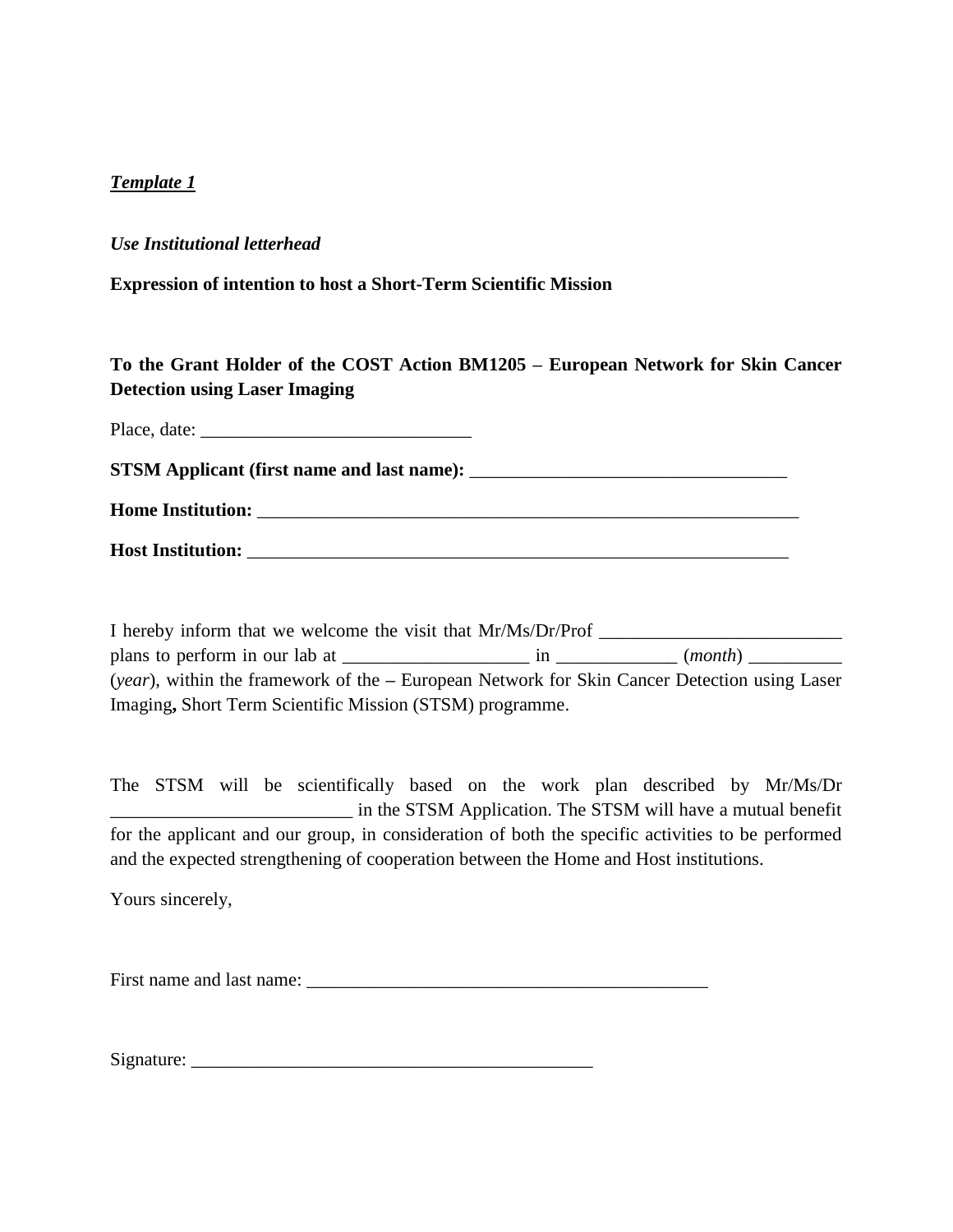## *Template 2*

### **STSM REPORT**

**STSM Application number:**

**STSM Grantee:**

**STSM title:**

**Home Institution:** 

**Host Institution:** 

**STSM period:** 

**STSM purpose:**

**Description of the work carried out during the STSM:**

**Description of the main results obtained:**

**Mutual benefits for the Home and Host institutions:**

**Future collaboration with the Host institution (if applicable):**

**Foreseen journal publications or conference presentations expected to result from the STSM (if applicable):**

**Connect also this to the results.**

- *Innovative knowledge resulting from COST networking through the Action. (Specific examples of Results vs. Objectives)*
- *Significant scientific breakthroughs as part of the COST Action. (Specific examples)*
- *Tangible medium term socio-economic impacts achieved or expected. (Specific examples)* **Connect this to the results.**